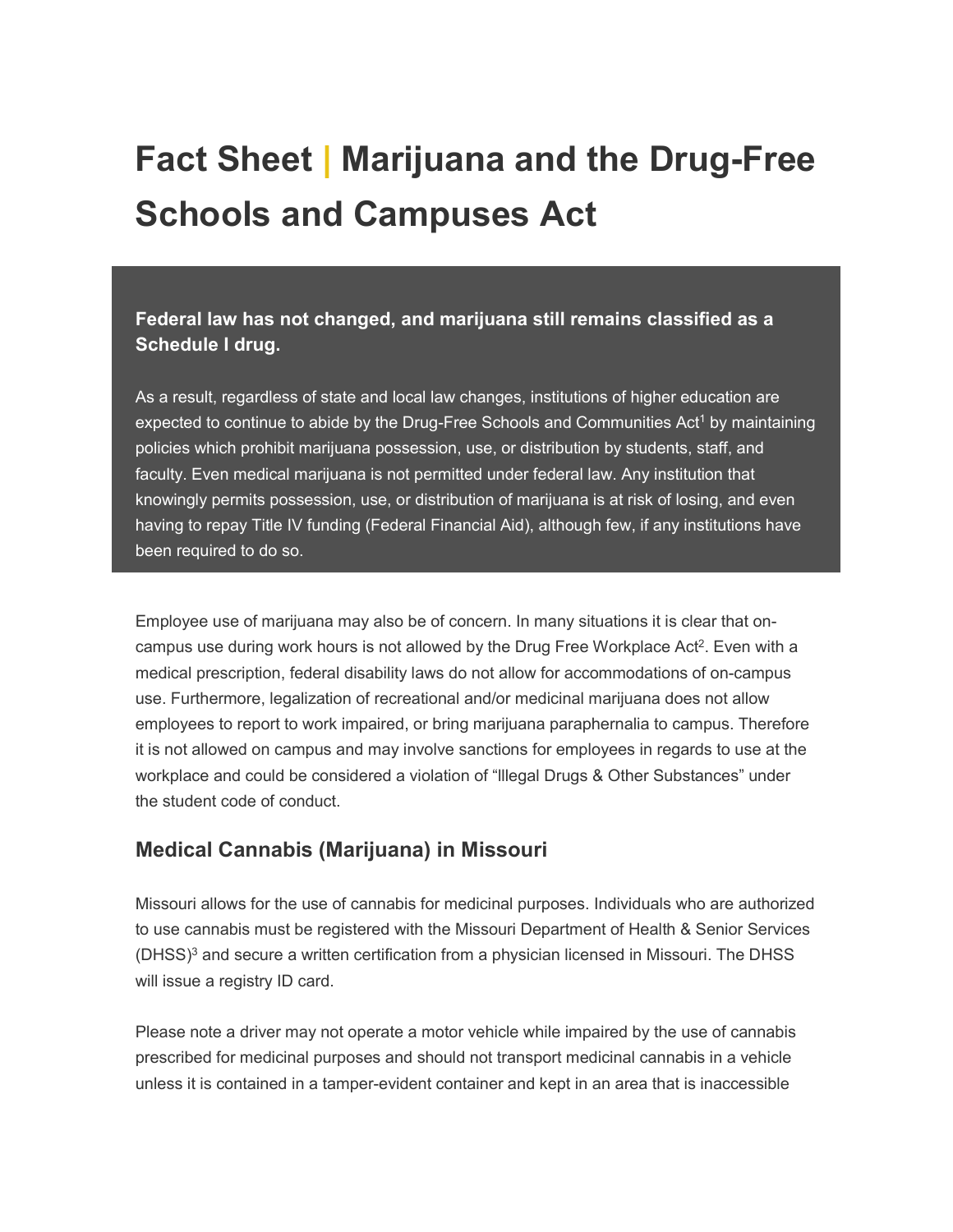while the vehicle is in motion. If a police officer stops a vehicle driven by a person who holds a medical registry ID card and the officer has reasonable suspicion to believe the person is impaired by the use of cannabis, the driver must submit to field sobriety testing. Refusal to submit to testing or failure of the field sobriety tests will result in the suspension of the person's driver's license. Driving while impaired by the use of medical cannabis or driving with an open container may result in the loss of driving privileges.

# **Cannabidiol (CBD) Cultivated from Industrial Hemp**

While hemp and cannabinoids derived from hemp are now legal under federal law that became on effective December 20, 2018, they remain subject to regulation.

*Section 10113 of The Agriculture Improvement Act of 2018 (P.L. 115-334)4* (also known as the 2018 Farm Bill) defines "Hemp" in the following manner:

*"HEMP -means the plant Cannabis sativa L. and any part of that plant, including the seeds thereof and all derivatives, extracts, cannabinoids, isomers, acids, salts, and salts of isomers, whether growing or not, with a delta-9 tetrahydrocannabinol concentration of not more than 0.3 percent on a dry weight basis."*

Missouri law defines "Hemp Extract" in the following manner in *RSMO 195.2075*.

"Hemp Extract" is:

- 1. composed of no more than three-tenths percent tetrahydrocannabinol by weight;
- 2. **at least five percent cannabidiol by weight** and;
- 3. contains no other psychoactive substance.

**An individual must obtain a license for medical use of extracts from industrial hemp6.**

If the "Cannabidiol derived" product is:

- 1. composed of no more than three-tenths percent tetrahydrocannabinol by weight;
- 2. contains **less than five percent cannabidiol by weight** and;
- 3. contains no other psychoactive substance

it does not meet the definition of "Hemp Extract" and therefore not covered under *RSMO 195.2075*. Products derived from legally grown industrial hemp can be legally possessed. However, it can be difficult to determine if CBD products have been legally produced. Additionally, there is some evidence to suggest that use of these products can trigger a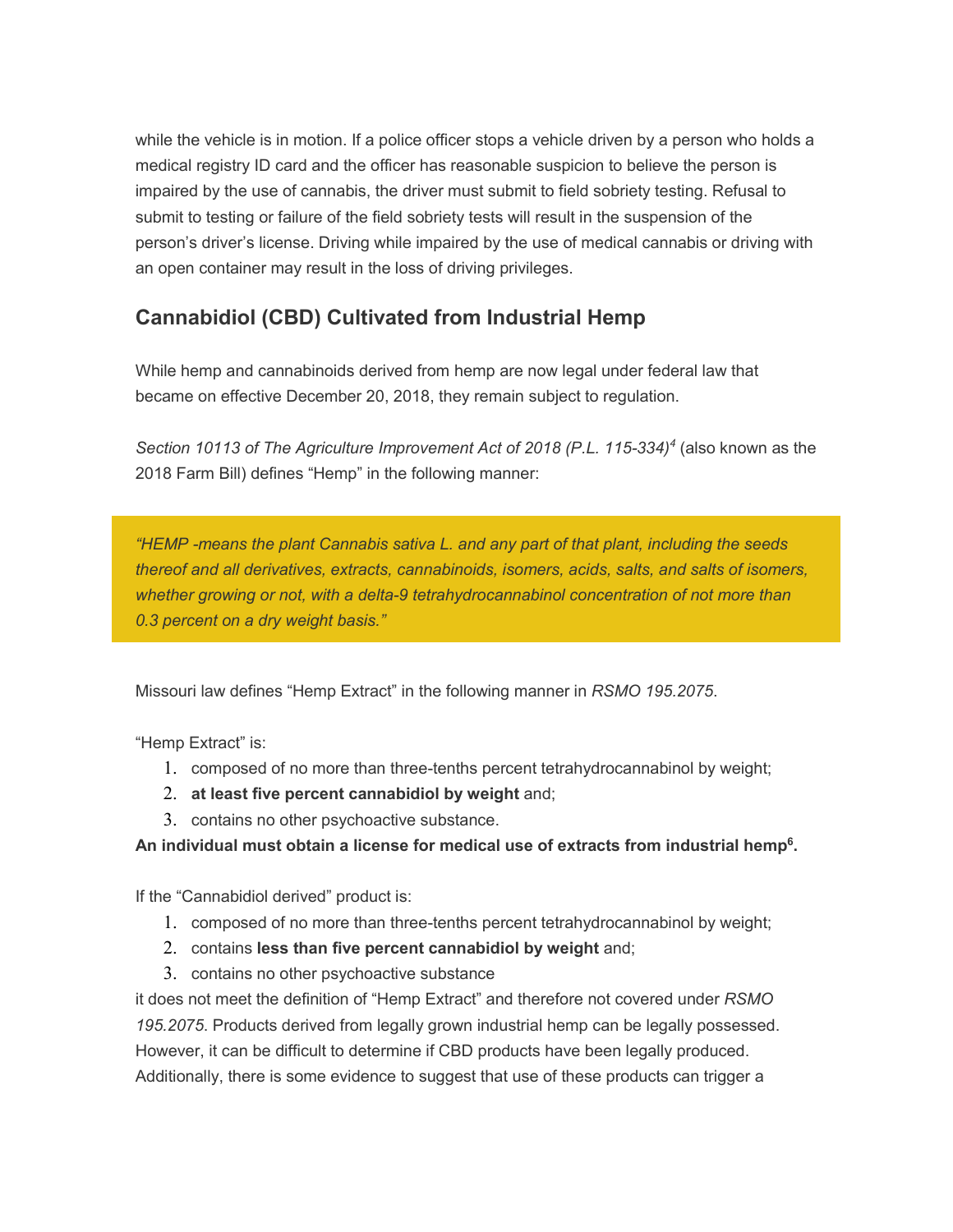positive drug test result for marijuana use. Therefore it is not allowed on campus may involve sanctions for employees in regards to use at the workplace and could be considered a violation of "lllegal Drugs & Other Substances" under the student code of conduct.

# **Informational Resources**

### **State Information**

#### **Medical Marijuana**

Missouri Constitution Article XVI (Amendment 2 Medical Marijuana Effective Dec 6, 2018) [https://www.sos.mo.gov/CMSImages/Elections/ Petitions/2018-051.pdf](https://mailer.missouri.edu/42N5-7A0Y-2RC2T5-5QKKS-1/c.aspx)

19 CSR 30-95.010 through 19 CSR 30-95.110 (State of Missouri Regulations) [https://health.mo.gov/safety/medical-marijuana/ rules.php](https://mailer.missouri.edu/42N5-7A0Y-2RC2T5-5QKKT-1/c.aspx)

DHSS Medical Marijuana Regulation [https://health.mo.gov/safety/medical-marijuana](https://mailer.missouri.edu/42N5-7A0Y-2RC2T5-5QKKU-1/c.aspx)

**Hemp Extract** RSMO 192.945, 192.947, 195.207, and 261.265 [http://revisor.mo.gov](https://mailer.missouri.edu/42N5-7A0Y-2RC2T5-5QKKV-1/c.aspx)

19 CFR 20-51 (State of Missouri Regulations) [https://www.sos.mo.gov/cmsimages/adrules/csr/ current/19csr/19c20-51.pdf](https://mailer.missouri.edu/42N5-7A0Y-2RC2T5-5QKKW-1/c.aspx)

DHSS Missouri Hemp Extract Registration Program [https://health.mo.gov/about/proposedrules/ hempextract.php](https://mailer.missouri.edu/42N5-7A0Y-2RC2T5-5QKKX-1/c.aspx)

## **Federal Information**

41 USC 81 (Drug Free Workplace Act) (Dept of Labor Website DFWA) [https://www.govinfo.gov/content/pkg/USCODE-](https://mailer.missouri.edu/42N5-7A0Y-2RC2T5-5QKKY-1/c.aspx) 2017-title41/pdf/USCODE-2017-title41 subtitleIV- [chap81.pdf](https://mailer.missouri.edu/42N5-7A0Y-2RC2T5-5QKKY-1/c.aspx)

21 USC 13 (Controlled Substances Act) (DEA Controlled substance schedules) [https://www.govinfo.gov/content/pkg/USCODE-](https://mailer.missouri.edu/42N5-7A0Y-2RC2T5-5QKKZ-1/c.aspx) 2017-title21/pdf/USCODE-2017-title21 [chap13.pdf](https://mailer.missouri.edu/42N5-7A0Y-2RC2T5-5QKKZ-1/c.aspx)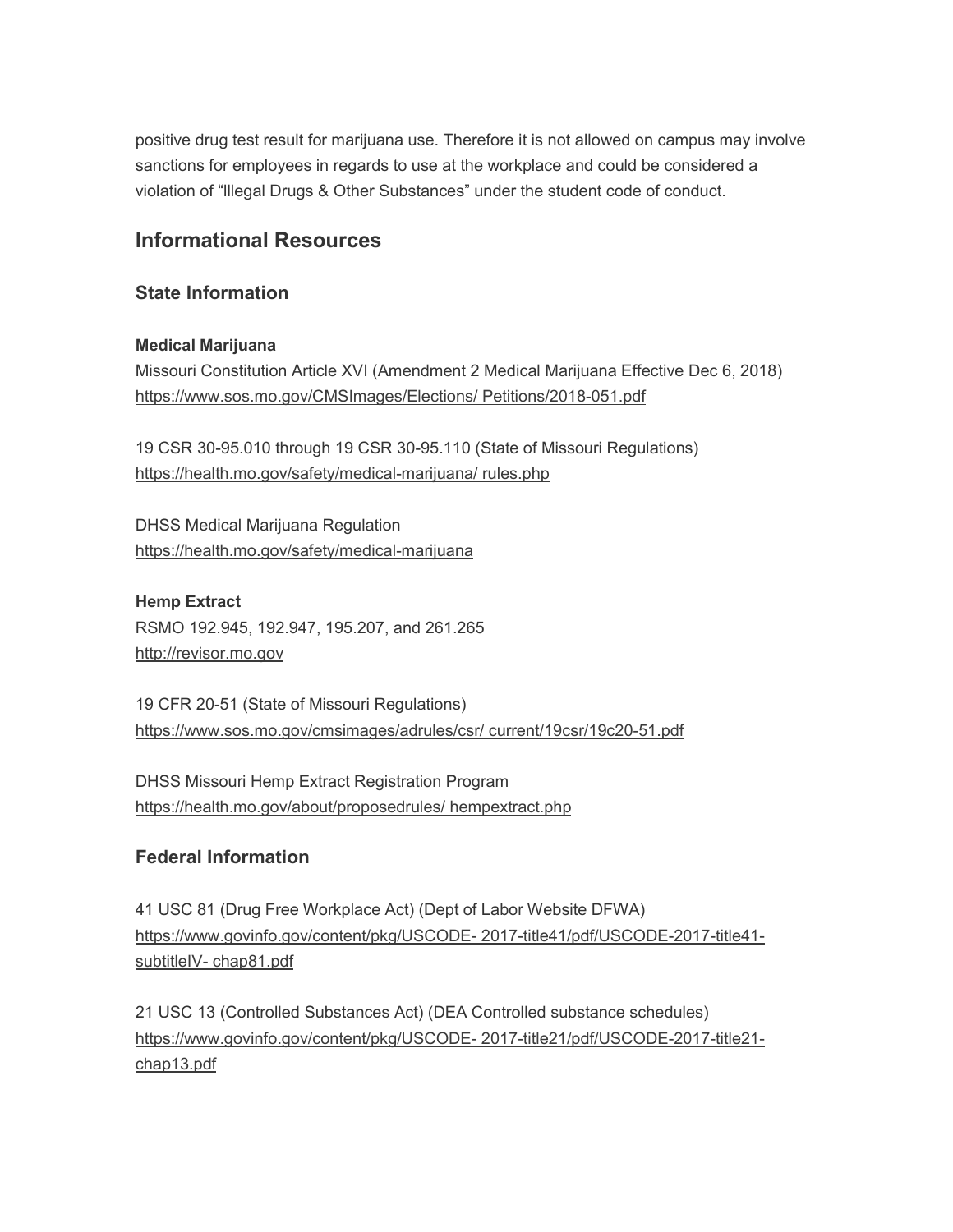Public Law 101-226 (Drug-Free Schools and Communities Act Amendments of 1989) [https://www.congress.gov/public-laws/ 101st-congress](https://mailer.missouri.edu/42N5-7A0Y-2RC2T5-5QKL0-1/c.aspx)

2014 Farm Bill (section 7606) [https://www.votehemp.com/wp-content/ uploads/2018/07/Pages\\_from\\_farm0127.pdf](https://mailer.missouri.edu/42N5-7A0Y-2RC2T5-5QKL1-1/c.aspx)

81 FR 53395 Statement of Principles on Industrial Hemp (2016) [https://www.federalregister.gov/ documents/2016/08/12/2016-19146/statement-of-](https://mailer.missouri.edu/42N5-7A0Y-2RC2T5-5QKL2-1/c.aspx) principles[on-industrial-hemp](https://mailer.missouri.edu/42N5-7A0Y-2RC2T5-5QKL2-1/c.aspx)

S. 2667, The Hemp Farming Act of 2018 [https://www.votehemp.com/wp-content/ uploads/2018/07/McConnell-Wyden-](https://mailer.missouri.edu/42N5-7A0Y-2RC2T5-5QKL3-1/c.aspx)[HempFarmingAct2018-FINAL.pdf](https://mailer.missouri.edu/42N5-7A0Y-2RC2T5-5QKL3-1/c.aspx)

2018 Farm Bill (signed 12/20/19) [https://republicans-agriculture.house.gov/ uploadedfiles/2018\\_farm\\_bill\\_conference\\_](https://mailer.missouri.edu/42N5-7A0Y-2RC2T5-5QKL4-1/c.aspx)  [report\\_text.pdf](https://mailer.missouri.edu/42N5-7A0Y-2RC2T5-5QKL4-1/c.aspx)

FDA makes certain forms of CBD Schedule V (2018) [https://www.federalregister.gov/ documents/2018/09/28/2018-21121/schedules-of-](https://mailer.missouri.edu/42N5-7A0Y-2RC2T5-5QKL5-1/c.aspx) controlledsubstances-placement-in-schedule-v- [of-certain-fda-approved-drugs-containing](https://mailer.missouri.edu/42N5-7A0Y-2RC2T5-5QKL5-1/c.aspx)

DEA website on info about marijuana drug scheduling [https://www.deadiversion.usdoj.gov/schedules/ marijuana/index.html](https://mailer.missouri.edu/42N5-7A0Y-2RC2T5-5QKL6-1/c.aspx)

## **Additional Resources**

Illinois Higher Education Center guidance document "Marijuana and the Drug Free Schools and Campuses" [https://www.eiu.edu/ihec/Marijuana%20and%20 DFSCA.pdf](https://mailer.missouri.edu/42N5-7A0Y-2RC2T5-5QKL7-1/c.aspx)

Colorado State Marijuana Guidelines [https://source.colostate.edu/marijuana-guidelines](https://mailer.missouri.edu/42N5-7A0Y-2RC2T5-5QKL8-1/c.aspx)

Northern Illinois 2018 Annual Security Report https://www.niu.edu/clery/annual\_security\_report.pdf

Defining Hemp: A Fact Sheet Updated March 2019